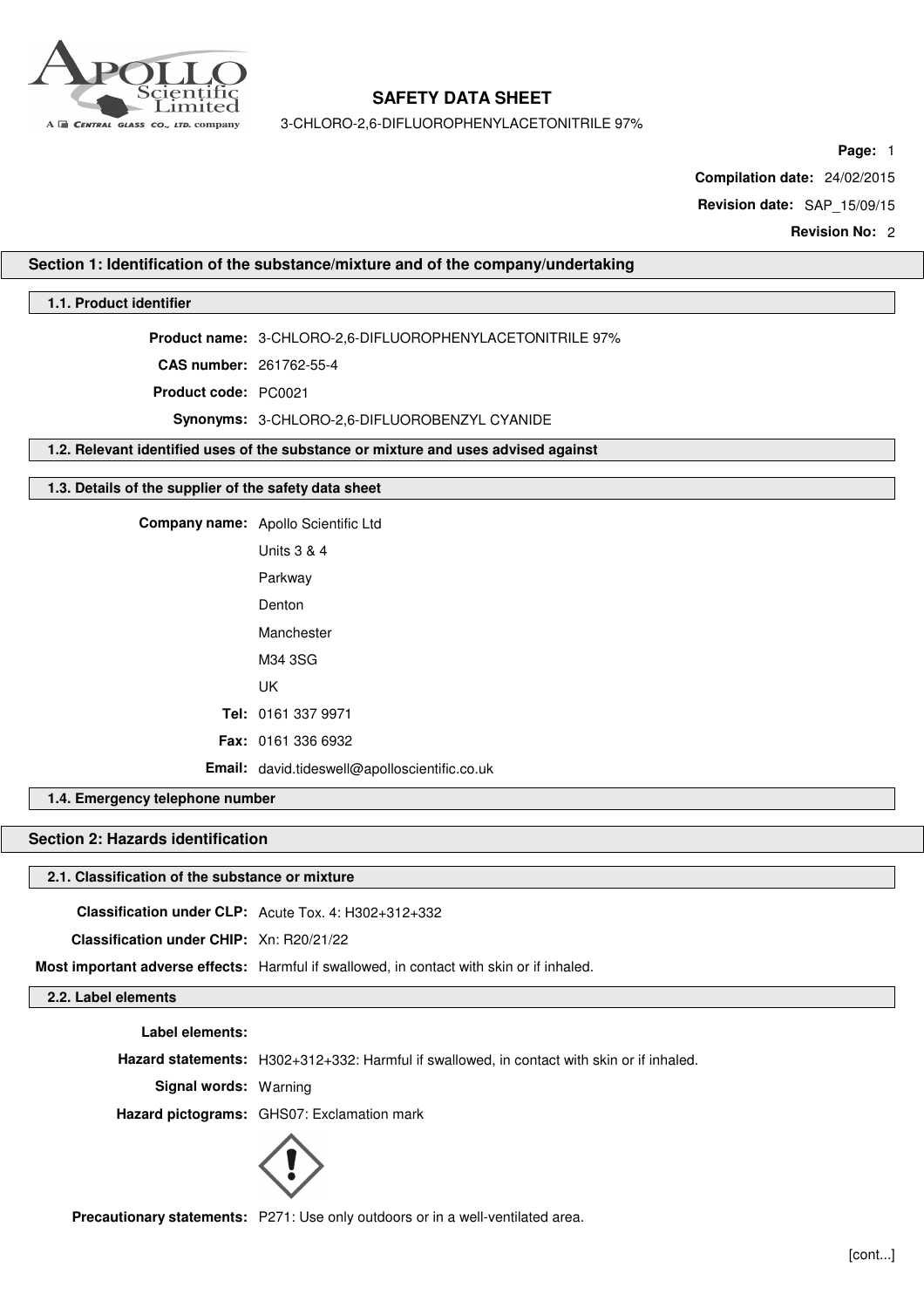#### 3-CHLORO-2,6-DIFLUOROPHENYLACETONITRILE 97%

**Page:** 2

P260: Do not breathe dust.

P280: Wear protective gloves/protective clothing/eye protection.

**2.3. Other hazards**

**PBT:** This product is not identified as a PBT/vPvB substance.

## **Section 3: Composition/information on ingredients**

#### **3.1. Substances**

## **Chemical identity:** 3-CHLORO-2,6-DIFLUOROPHENYLACETONITRILE 97%

**CAS number:** 261762-55-4

## **Section 4: First aid measures**

#### **4.1. Description of first aid measures**

**Skin contact:** Remove all contaminated clothes and footwear immediately unless stuck to skin. Drench the affected skin with running water for 10 minutes or longer if substance is still

- on skin. Consult a doctor.
- **Eye contact:** Bathe the eye with running water for 15 minutes. Consult a doctor.
- **Ingestion:** Wash out mouth with water. Do not induce vomiting. If conscious, give half a litre of water to drink immediately. Consult a doctor.
- **Inhalation:** Remove casualty from exposure ensuring one's own safety whilst doing so. Consult a doctor.

### **4.2. Most important symptoms and effects, both acute and delayed**

**Skin contact:** There may be irritation and redness at the site of contact.

**Eye contact:** There may be irritation and redness. The eyes may water profusely.

**Ingestion:** There may be soreness and redness of the mouth and throat. Nausea and stomach pain may occur. There may be vomiting.

**Inhalation:** There may be irritation of the throat with a feeling of tightness in the chest.

## **4.3. Indication of any immediate medical attention and special treatment needed**

## **Section 5: Fire-fighting measures**

## **5.1. Extinguishing media**

**Extinguishing media:** Carbon dioxide, dry chemical powder, foam. Suitable extinguishing media for the

surrounding fire should be used.

## **5.2. Special hazards arising from the substance or mixture**

**Exposure hazards:** In combustion emits toxic fumes of carbon dioxide / carbon monoxide. Nitrogen oxides

(NOx). Hydrogen cyanide (HCN). Hydrogen fluoride (HF). Hydrogen chloride (HCl).

# **5.3. Advice for fire-fighters**

**Advice for fire-fighters:** Wear self-contained breathing apparatus. Wear protective clothing to prevent contact with skin and eyes.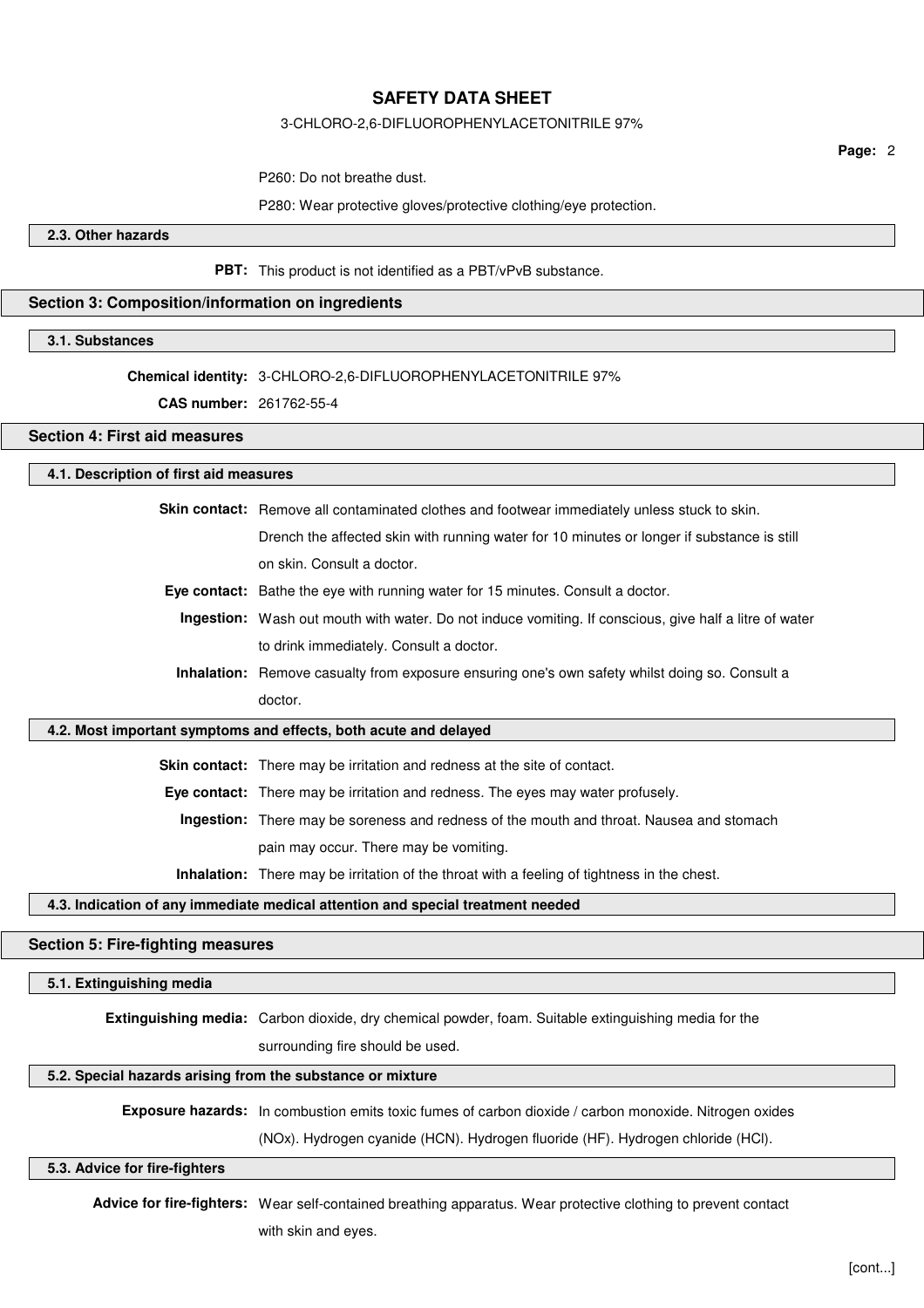#### 3-CHLORO-2,6-DIFLUOROPHENYLACETONITRILE 97%

**Page:** 3

## **Section 6: Accidental release measures**

#### **6.1. Personal precautions, protective equipment and emergency procedures**

**Personal precautions:** Refer to section 8 of SDS for personal protection details. If outside do not approach from downwind. If outside keep bystanders upwind and away from danger point. Mark out the contaminated area with signs and prevent access to unauthorised personnel.

#### **6.2. Environmental precautions**

**Environmental precautions:** Do not discharge into drains or rivers.

## **6.3. Methods and material for containment and cleaning up**

**Clean-up procedures:** Transfer to a closable, labelled salvage container for disposal by an appropriate

method.

**6.4. Reference to other sections**

## **Section 7: Handling and storage**

## **7.1. Precautions for safe handling**

**Handling requirements:** Avoid direct contact with the substance. Ensure there is sufficient ventilation of the area. Do not handle in a confined space. Avoid the formation or spread of dust in the air. Only use in fume hood.

#### **7.2. Conditions for safe storage, including any incompatibilities**

**Storage conditions:** Store in a cool, well ventilated area. Keep container tightly closed.

**Suitable packaging:** Must only be kept in original packaging.

**7.3. Specific end use(s)**

**Specific end use(s):** No data available.

## **Section 8: Exposure controls/personal protection**

**8.1. Control parameters**

**Workplace exposure limits:** No data available.

**DNEL/PNEC Values**

**DNEL / PNEC** No data available.

### **8.2. Exposure controls**

**Engineering measures:** Ensure there is sufficient ventilation of the area. **Respiratory protection:** Self-contained breathing apparatus must be available in case of emergency. Respiratory protective device with particle filter. **Hand protection:** Protective gloves. **Eye protection:** Safety glasses. Ensure eye bath is to hand. **Skin protection:** Protective clothing.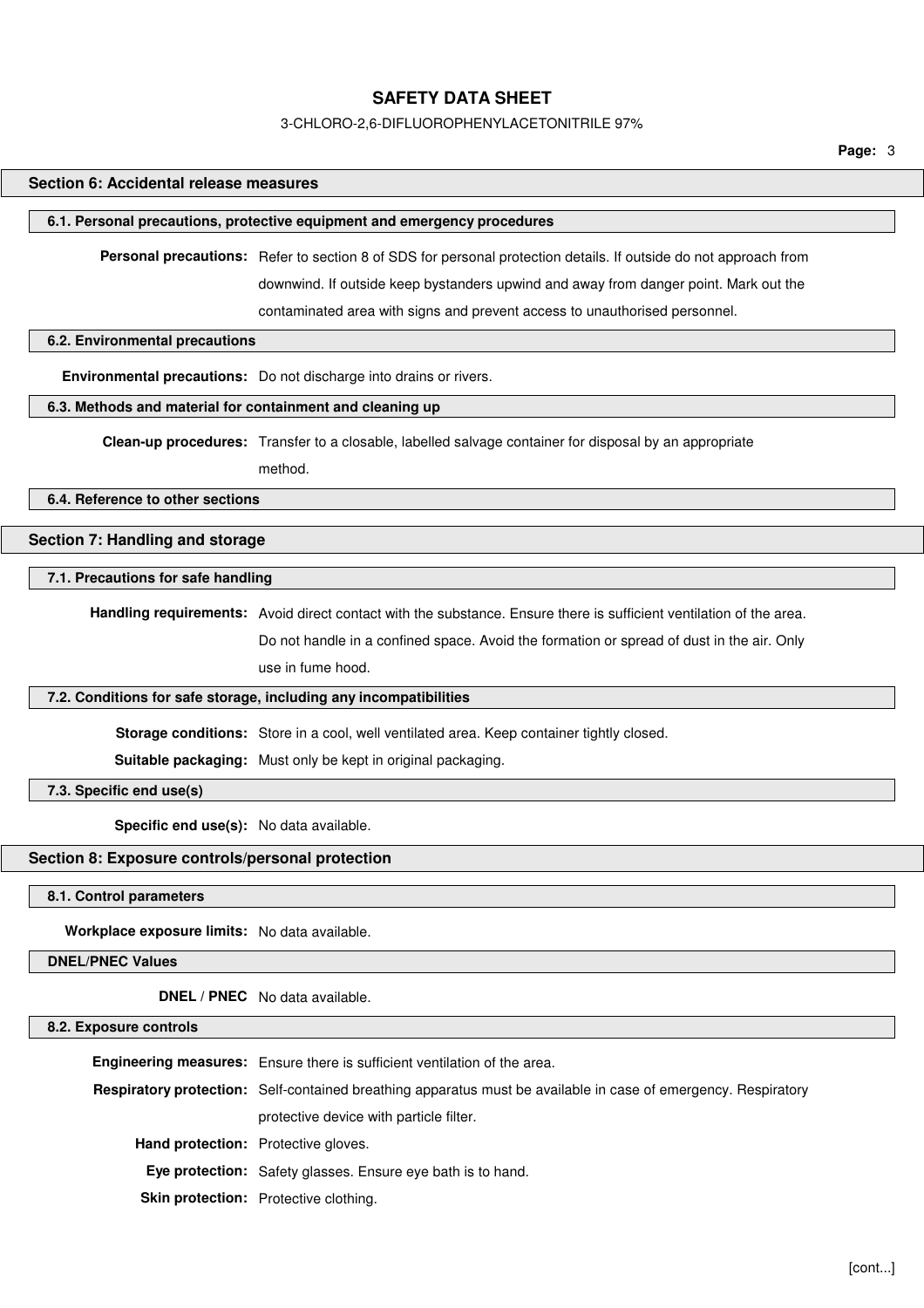#### 3-CHLORO-2,6-DIFLUOROPHENYLACETONITRILE 97%

**Page:** 4

#### **Section 9: Physical and chemical properties**

#### **9.1. Information on basic physical and chemical properties**

**State:** Solid - fused

**Colour:** White to off white

**Solubility in water:** Insoluble

**9.2. Other information**

**Other information:** No data available.

### **Section 10: Stability and reactivity**

**10.1. Reactivity**

**Reactivity:** Stable under recommended transport or storage conditions.

**10.2. Chemical stability**

**Chemical stability:** Stable under normal conditions.

## **10.3. Possibility of hazardous reactions**

**Hazardous reactions:** Hazardous reactions will not occur under normal transport or storage conditions.

**10.4. Conditions to avoid**

**Conditions to avoid:** Heat.

**10.5. Incompatible materials**

**Materials to avoid:** Strong oxidising agents. Strong acids.

**10.6. Hazardous decomposition products**

**Haz. decomp. products:** In combustion emits toxic fumes of carbon dioxide / carbon monoxide. Nitrogen oxides

(NOx). Hydrogen cyanide (HCN). Hydrogen chloride (HCl). Hydrogen fluoride (HF).

#### **Section 11: Toxicological information**

#### **11.1. Information on toxicological effects**

#### **Relevant hazards for substance:**

| Hazaro                      | Route       | Basis              |
|-----------------------------|-------------|--------------------|
| Acute toxicity (ac. tox. 4) | INH DRM ING | Based on test data |

#### **Symptoms / routes of exposure**

**Skin contact:** There may be irritation and redness at the site of contact.

**Eye contact:** There may be irritation and redness. The eyes may water profusely.

**Ingestion:** There may be soreness and redness of the mouth and throat. Nausea and stomach pain may occur. There may be vomiting.

**Inhalation:** There may be irritation of the throat with a feeling of tightness in the chest.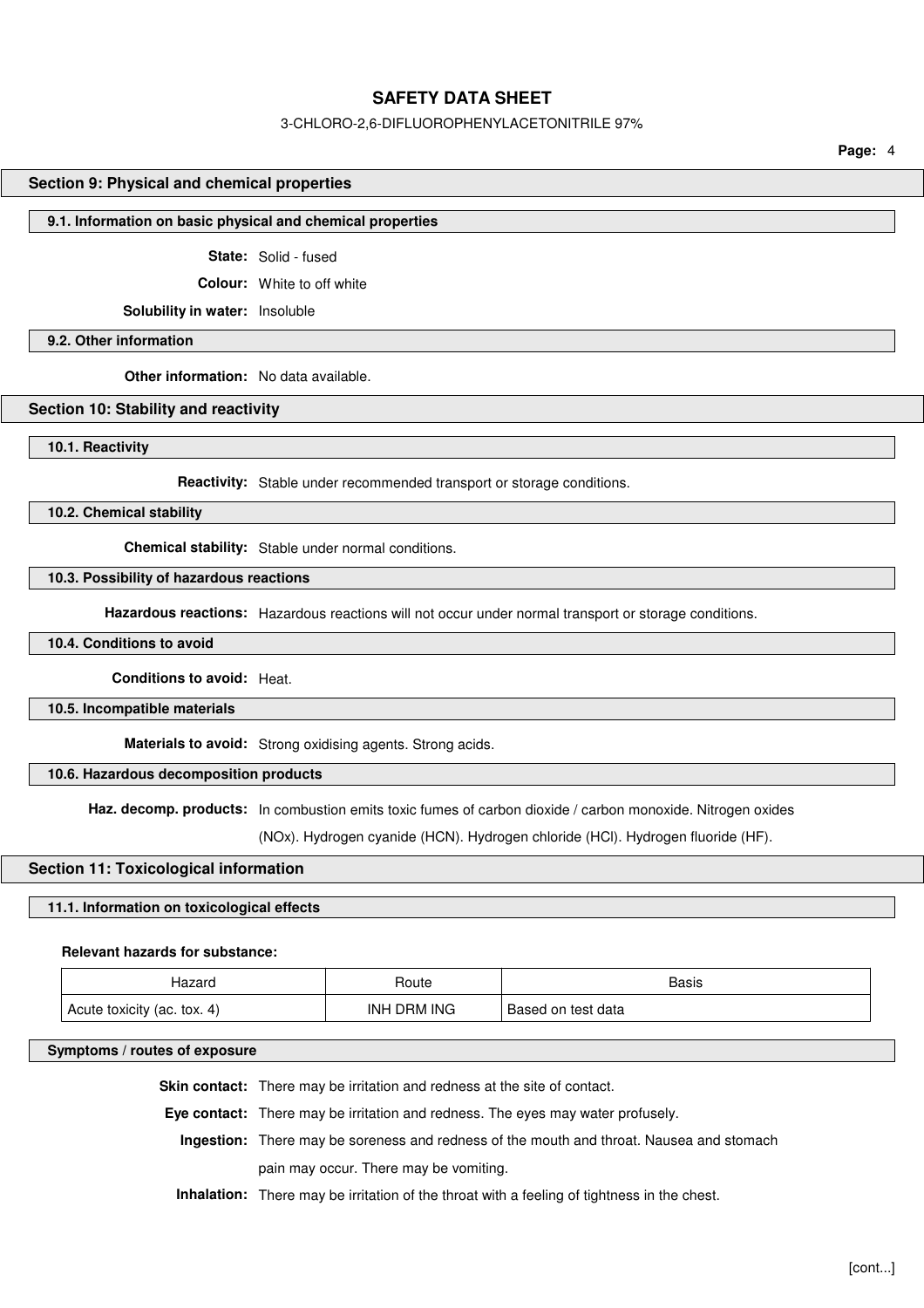## 3-CHLORO-2,6-DIFLUOROPHENYLACETONITRILE 97%

**Page:** 5

### **Section 12: Ecological information**

#### **12.1. Toxicity**

**Ecotoxicity values:** No data available.

### **12.2. Persistence and degradability**

**Persistence and degradability:** No data available.

**12.3. Bioaccumulative potential**

**Bioaccumulative potential:** No data available.

**12.4. Mobility in soil**

**Mobility:** No data available.

## **12.5. Results of PBT and vPvB assessment**

**PBT identification:** This product is not identified as a PBT/vPvB substance.

**12.6. Other adverse effects**

**Other adverse effects:** No data available.

#### **Section 13: Disposal considerations**

## **13.1. Waste treatment methods**

| <b>Disposal operations:</b> Transfer to a suitable container and arrange for collection by specialised disposal     |
|---------------------------------------------------------------------------------------------------------------------|
| company. MATERIAL SHOULD BE DISPOSED OF IN ACCORDANCE WITH LOCAL,                                                   |
| STATE AND FEDERAL REGULATIONS                                                                                       |
| <b>Disposal of packaging:</b> Dispose of as special waste in compliance with local and national regulations Observe |
| all federal, state and local environmental regulations.                                                             |
| <b>NB:</b> The user's attention is drawn to the possible existence of regional or national                          |
| regulations regarding disposal.                                                                                     |

## **Section 14: Transport information**

**14.1. UN number**

**UN number:** UN3439

#### **14.2. UN proper shipping name**

**Shipping name:** NITRILES, SOLID, TOXIC, N.O.S.

(3-Chloro-2,6-difluorophenylacetonitrile)

**14.3. Transport hazard class(es)**

**Transport class:** 6.1

**14.4. Packing group**

**Packing group:** III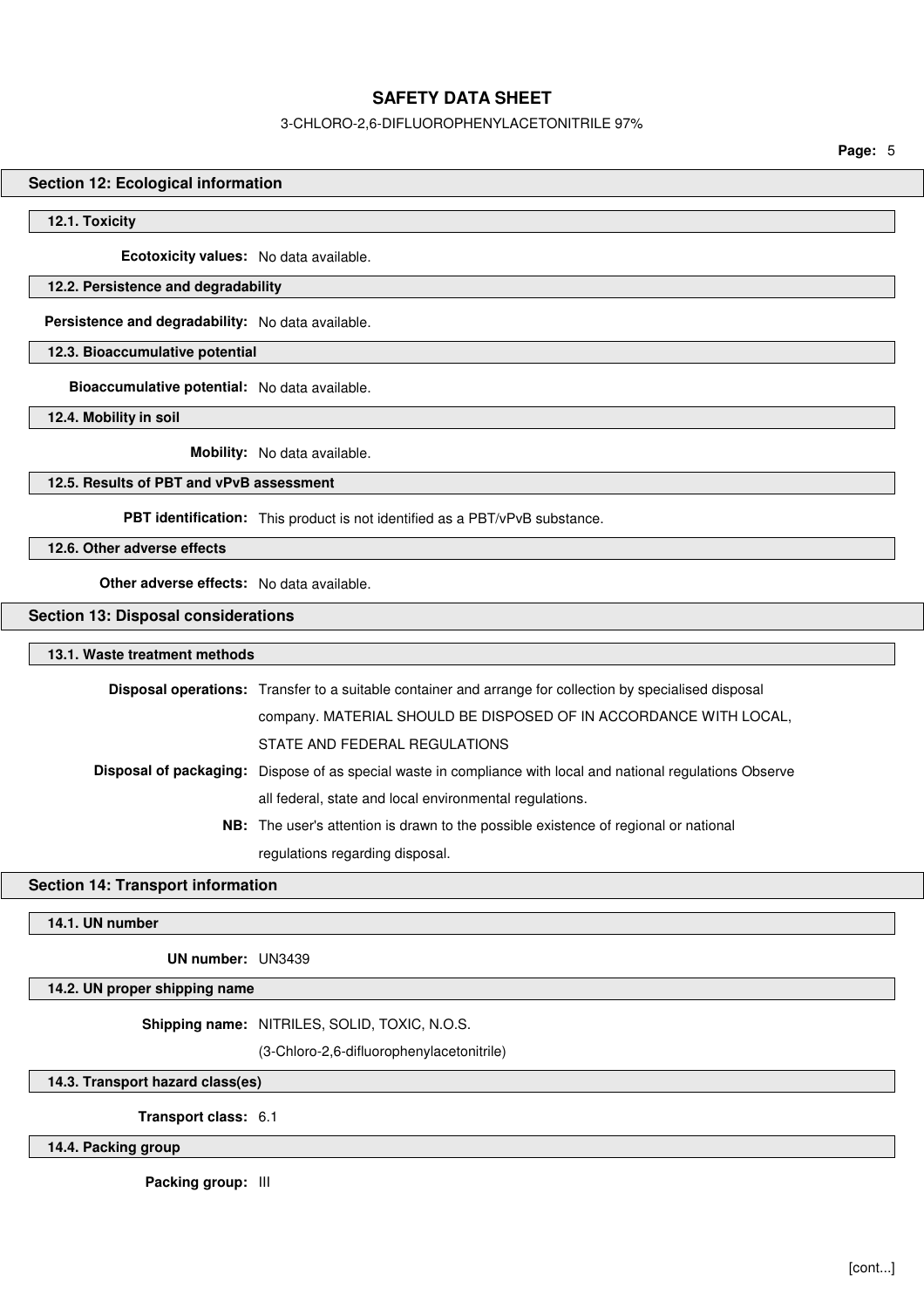### 3-CHLORO-2,6-DIFLUOROPHENYLACETONITRILE 97%

**Page:** 6

## **14.5. Environmental hazards**

**Environmentally hazardous:** No **Marine pollutant:** No

**14.6. Special precautions for user**

**Tunnel code:** E

**Transport category:** 2

## **Section 15: Regulatory information**

**15.1. Safety, health and environmental regulations/legislation specific for the substance or mixture**

### **15.2. Chemical Safety Assessment**

**Chemical safety assessment:** A chemical safety assessment has not been carried out for the substance or the mixture by the supplier.

**Section 16: Other information**

## **Other information**

| Other information: This safety data sheet is prepared in accordance with Commission Regulation (EU) No<br>453/2010. |
|---------------------------------------------------------------------------------------------------------------------|
| * Data predicted using computational software. Toxtree - Toxic Hazard Estimation by                                 |
| decision tree approach. http://ecb.jrc.ec.europa.eu/qsar/qsar-tools/index.php?                                      |
| c=TOXTREE                                                                                                           |
| ~ Data predicted using computational software ACD/ToxSuite v 2.95.1 Copyright 1994-                                 |
| 2009 ACD/labs, Copyright 2001-2009 Pharma Algorithms, Inc, Advanced Chemistry                                       |
| Development, Inc (ACD/Labs). http://www.acdlabs.com/products/pc admet/tox/tox/                                      |
| Phrases used in s.2 and s.3: H302+312+332: Harmful if swallowed, in contact with skin or if inhaled.                |
| R20/21/22: Harmful by inhalation, in contact with skin and if swallowed.                                            |
| Legend to abbreviations: PNEC = predicted no effect level                                                           |
| $DNEL = derived no effect level$                                                                                    |
| $LD50 = median$ lethal dose                                                                                         |
| $LC50$ = median lethal concentration                                                                                |
| $EC50$ = median effective concentration                                                                             |
| IC50 = median inhibitory concentration                                                                              |
| $dw = dry$ weight                                                                                                   |
| $bw = body weight$                                                                                                  |
| $cc = closed cup$                                                                                                   |
| $oc = open cup$                                                                                                     |
| $MUS = mouse$                                                                                                       |
| $GPG =$ guinea pig                                                                                                  |
| $RBT = rabbit$                                                                                                      |
| $HAM = hamster$                                                                                                     |